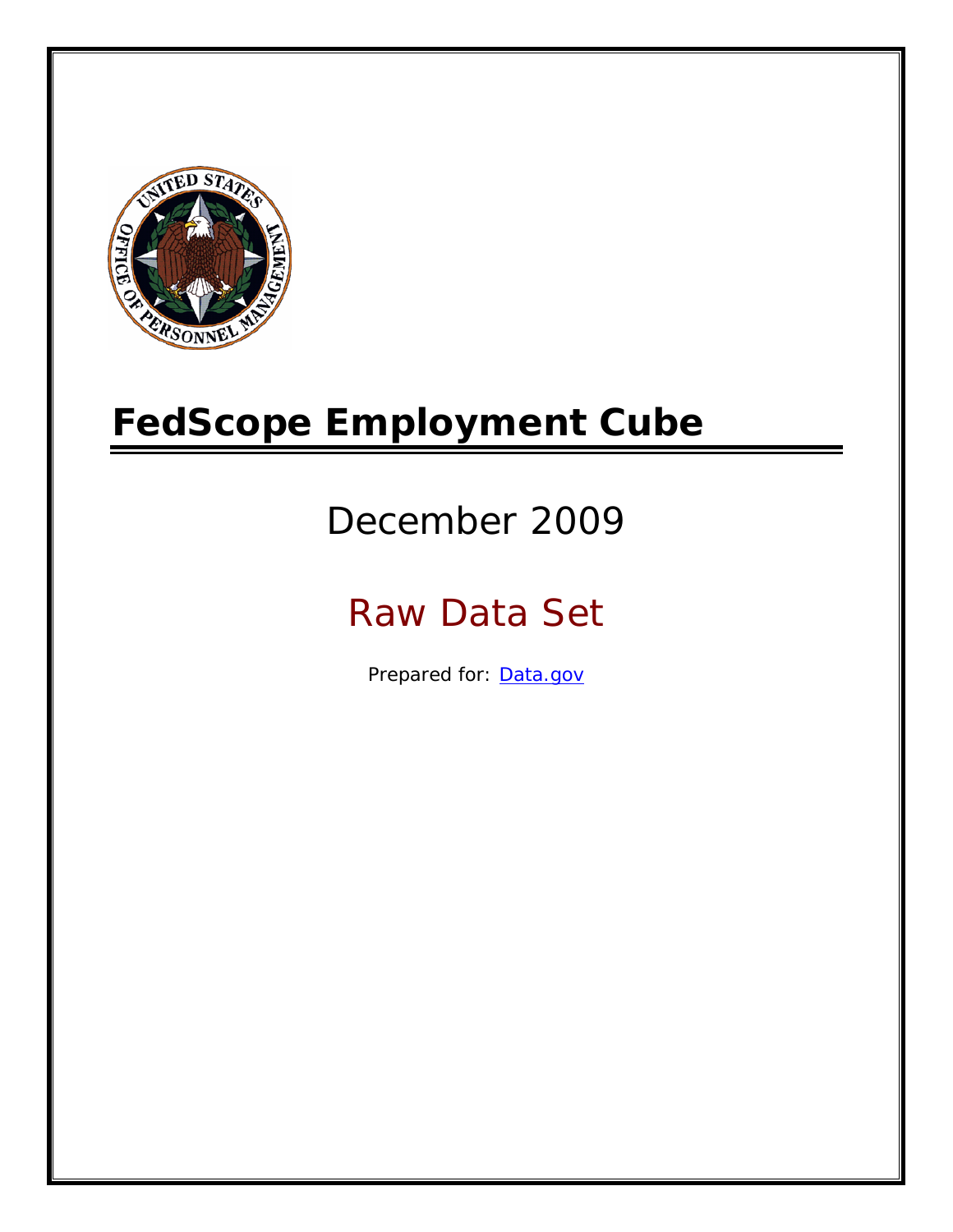FedScope Employment Cube (December 2009)

**Raw Data Set** (http://www.data.gov/)



# **Table of Contents**

| $\mathbf{1}$ | <b>OVERVIEW</b>                                | 3              |
|--------------|------------------------------------------------|----------------|
| 1.1          | Purpose                                        | 3              |
| 1.2          | <b>Scope</b>                                   | 3              |
| 2            | <b>RAW DATA SET FILE</b>                       | 3              |
| 2.1          | <b>FACTDATA</b>                                | 3              |
| 3            | <b>DIMENSION TRANSLATIONS FILES</b>            | 5              |
| 3.1          | Agency                                         | 5              |
| 3.2          | Location                                       | 6              |
| 3.3          | Age                                            | 6              |
| 3.4          | <b>Education Level</b>                         | $\overline{7}$ |
| 3.5          | <b>General Schedule &amp; Equivalent Grade</b> | 8              |
| 3.6          | <b>Length of Service</b>                       | 8              |
| 3.7          | Occupation                                     | 9              |
| 3.8          | <b>Occupation Category</b>                     | 9              |
| 3.9          | Pay Plan & Grade                               | 10             |
| 3.10         | <b>Salary Level</b>                            | 10             |
|              | 3.11 STEM Occupations                          | 11             |
|              | 3.12 Supervisory Status                        | 11             |
|              | 3.13 Type of Appointment                       | 12             |
|              | 3.14 Work Schedule                             | 12             |
| 3.15         | <b>Work Status</b>                             | 13             |
|              | 3.16 Date                                      | 13             |
|              | 3.17 Employment                                | 14             |
|              | 3.18 Average Salary                            | 14             |
|              | 3.19 Average Length of Service                 | 14             |
| 4            | <b>DATA DEFINITIONS</b>                        | 15             |
| 4.1          | Agency                                         | 15             |
| 4.2          | Location                                       | 15             |
| 4.3          | Age                                            | 15             |
| 4.4          | <b>Education Level</b>                         | 15             |
| 4.5          | <b>General Schedule &amp; Equivalent Grade</b> | 15             |
| 4.6          | <b>Length of Service</b>                       | 15             |
| 4.7          | Occupation                                     | 15             |
| 4.8          | <b>Occupation Category</b>                     | 15             |
| 4.9          | Pay Plan & Grade                               | 16             |
| 4.10         | <b>Salary Level</b>                            | 16             |
| 4.11         | <b>STEM Occupations</b>                        | 16             |
| 4.12         | <b>Supervisory Status</b>                      | 16             |
| 4.13         | <b>Type of Appointment</b>                     | 16             |
| 4.14         | <b>Work Schedule</b>                           | 16             |

Source: FedScope (https://www.fedscope.opm.gov/) 1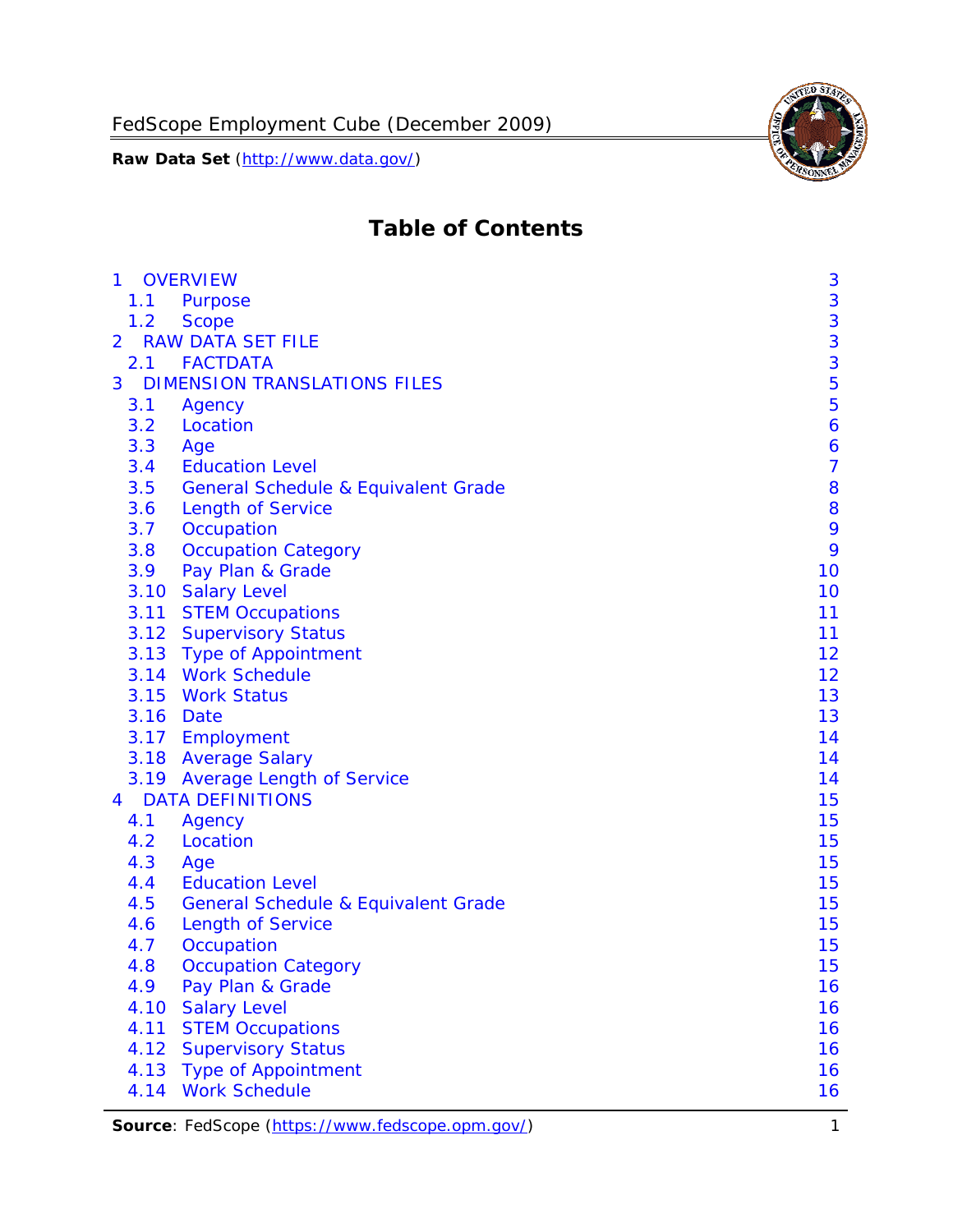FedScope Employment Cube (December 2009)

**Raw Data Set** (http://www.data.gov/)

|     | 4.15 Work Status                                    | 16 |
|-----|-----------------------------------------------------|----|
|     | 4.16 Date                                           | 16 |
|     | 4.17 Employment                                     | 17 |
|     | 4.18 Average Salary                                 | 17 |
|     | 4.19 Average Length of Service                      | 17 |
|     | 5 APPENDIX                                          | 18 |
| 5.1 | SAS Program to Read Raw Data Sets for Data Analysis | 18 |
| 5.2 | <b>FedScope General Public Web Site</b>             | 18 |

# **Listing of Tables**

| Table 2.1: FACTDATA.TXT Record Layout   | 4  |
|-----------------------------------------|----|
| Table 3.1: DTagy.txt Record Layout      | 5  |
| Table 3.2: DTloc.txt Record Layout      | 6  |
| Table 3.3: DTagelvl.txt Record Layout   | 6  |
| Table 3.4: DTedlvl.txt Record Layout    | 7  |
| Table 3.5: DTgsegrd.txt Record Layout   | 8  |
| Table 3.6: DTIoslyl.txt Record Layout   | 8  |
| Table 3.7: DTocc.txt Record Layout      | 9  |
| Table 3.8: DTpatco.txt Record Layout    | 9  |
| Table 3.9: DTppgrd.txt Record Layout    | 10 |
| Table 3.10: DTsallvl.txt Record Layout  | 10 |
| Table 3.11: DTstemocc.txt Record Layout | 11 |
| Table 3.12: DTsuper.txt Record Layout   | 11 |
| Table 3.13: DTtoa.txt Record Layout     | 12 |
| Table 3.14: DTwrksch.txt Record Layout  | 12 |
| Table 3.15: DTwkstat.txt Record Layout  | 13 |
| Table 3.16: DTdate.txt Record Layout    | 13 |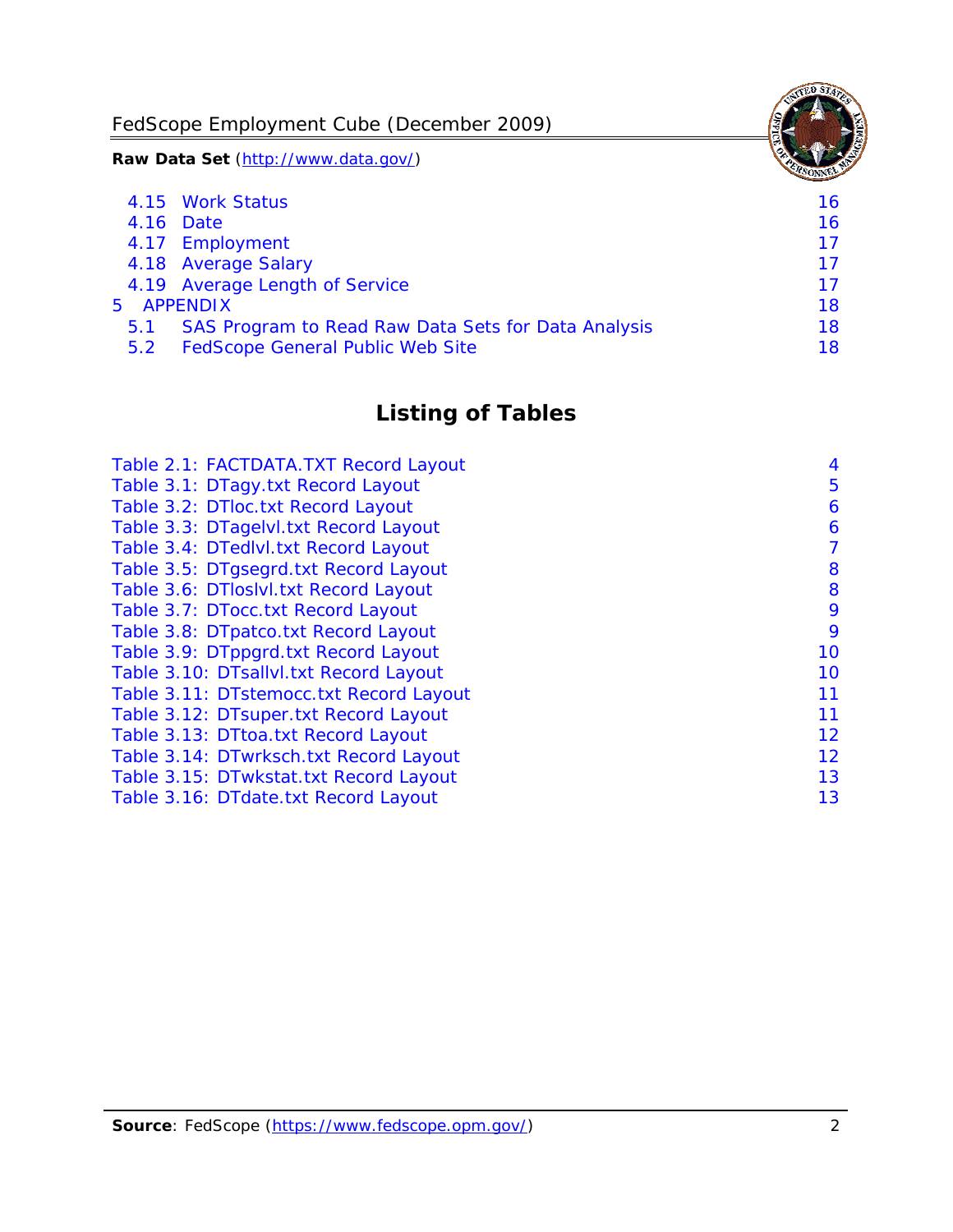# <span id="page-3-0"></span>**1 OVERVIEW**

#### *1.1 Purpose*

<span id="page-3-1"></span>The purpose of this raw data set is to increase public access to high value, machine readable datasets generated by the U.S. Office of Personnel Management. The FedScope Employment Cube data sets are available via [Data.gov](http://www.data.gov/).

## <span id="page-3-2"></span>*1.2 Scope*

The scope of this raw data set includes data elements used in the creation of the FedScope Employment Cube [\(https://www.fedscope.opm.gov/\)](https://www.fedscope.opm.gov/). **NOTE**: Starting in FY 2010, the OPM Statistical Data Mart (SDM) is the source for all FedScope data. The SDM is processed data from the Enterprise Human Resources Integration (EHRI) data warehouse. Data is processed on a quarterly basis (i.e. March, June, September and December).

# <span id="page-3-3"></span>**2 RAW DATA SET FILE**

## <span id="page-3-4"></span>*2.1 FACTDATA*

This "**delimited**" (comma separated value (**CSV**)) raw data set provides employee population data as of December 2009. Each column value is separated by a "**comma**" from the next column's value and each row starts a new record. Each record contains 20 data elements. The record layout for FACTDATA.TXT is depicted in [Table 2.1](#page-4-1) below:

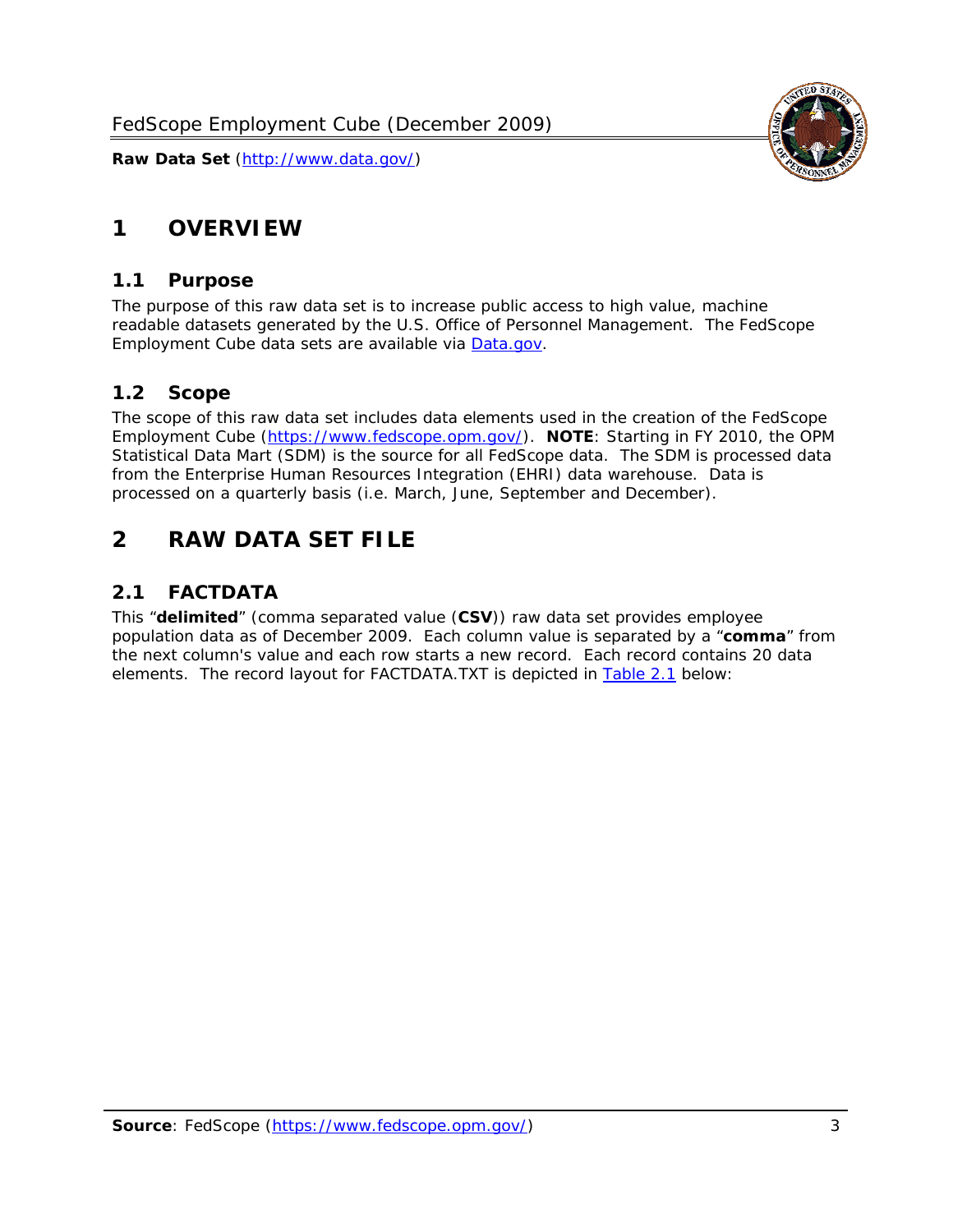<span id="page-4-1"></span><span id="page-4-0"></span>

**NOTE**: If importing this table (data set) into Excel, change the "column data format" for columns 1-17 from "General" to "Text". Columns 18-20 can be imported as "General" data format. In Excel, the "General" data format converts numeric values to numbers. Columns 1-17 are TEXT fields; Columns 18-20 are NUMERIC fields.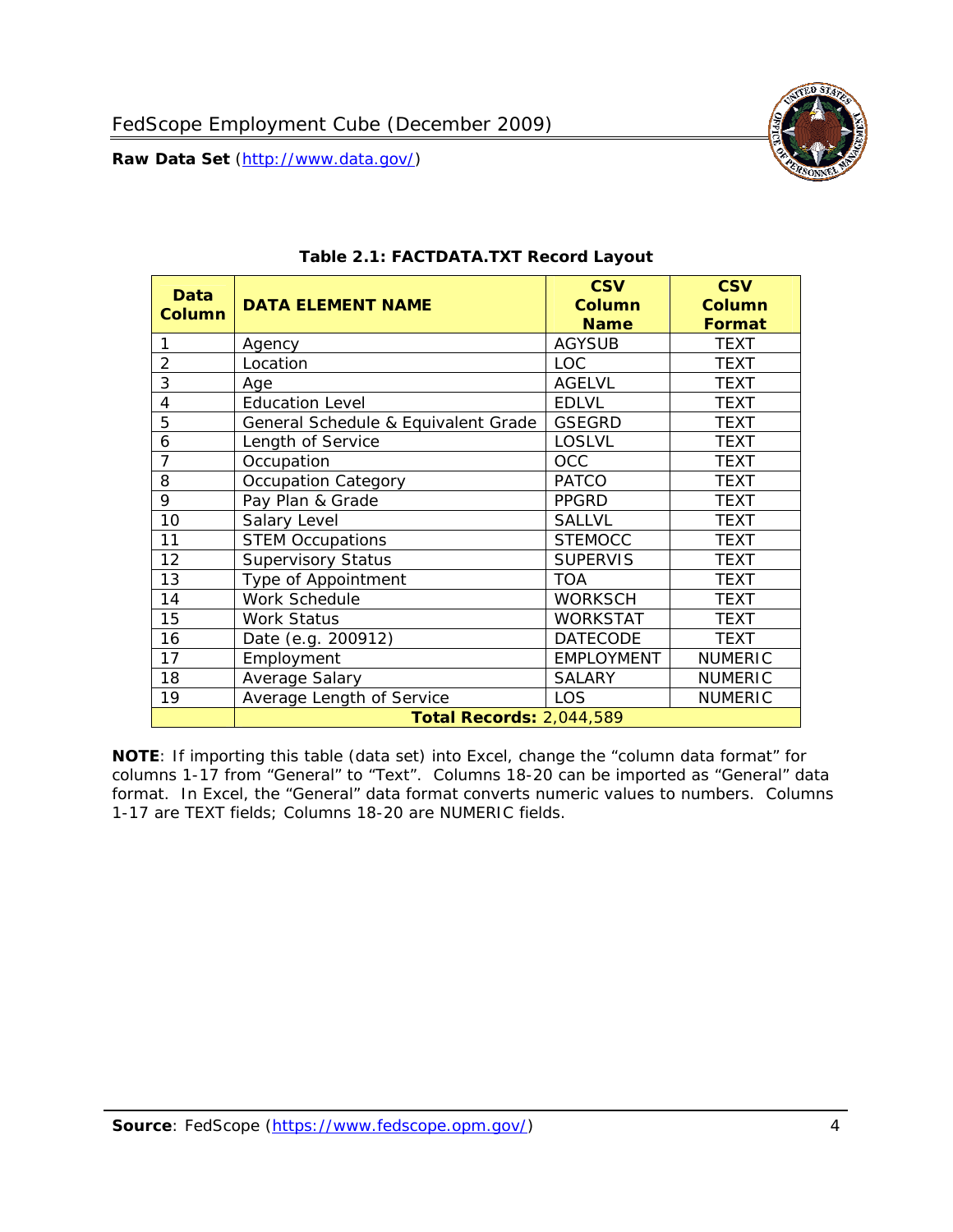

# <span id="page-5-0"></span>**3 DIMENSION TRANSLATIONS FILES**

#### <span id="page-5-1"></span>*3.1 Agency*

<span id="page-5-3"></span><span id="page-5-2"></span>This "**delimited**" (comma separated value (**CSV**)) data file provides translations for the agency data element contained in the employee population data file (FACTDATA.TXT). See [Table 2.1.](#page-4-1) Each column value is separated by a "**comma**" from the next column's value and each row starts a new record. Each record contains 6 data elements. The record layout for DTagy.txt is depicted in [Table 3.1](#page-5-3) below:

| Data<br>Column            | <b>DATA ELEMENT NAME</b>       | <b>CSV</b><br><b>Column</b><br><b>Name</b> | <b>CSV</b><br>Column<br><b>Format</b> |
|---------------------------|--------------------------------|--------------------------------------------|---------------------------------------|
|                           | Agency Type                    | <b>AGYTYP</b>                              | <b>TEXT</b>                           |
| 2                         | <b>Agency Type Translation</b> | <b>AGYTYPT</b>                             | <b>TEXT</b>                           |
| 3                         | Agency                         | AGY                                        | <b>TEXT</b>                           |
|                           | <b>Agency Translation</b>      | <b>AGYT</b>                                | <b>TEXT</b>                           |
| -5                        | Agency Sub element             | <b>AGYSUB</b>                              | <b>TEXT</b>                           |
|                           | Agency Sub element Translation | <b>AGYSUBT</b>                             | <b>TEXT</b>                           |
| <b>Total Records: 529</b> |                                |                                            |                                       |

#### **Table 3.1: DTagy.txt Record Layout**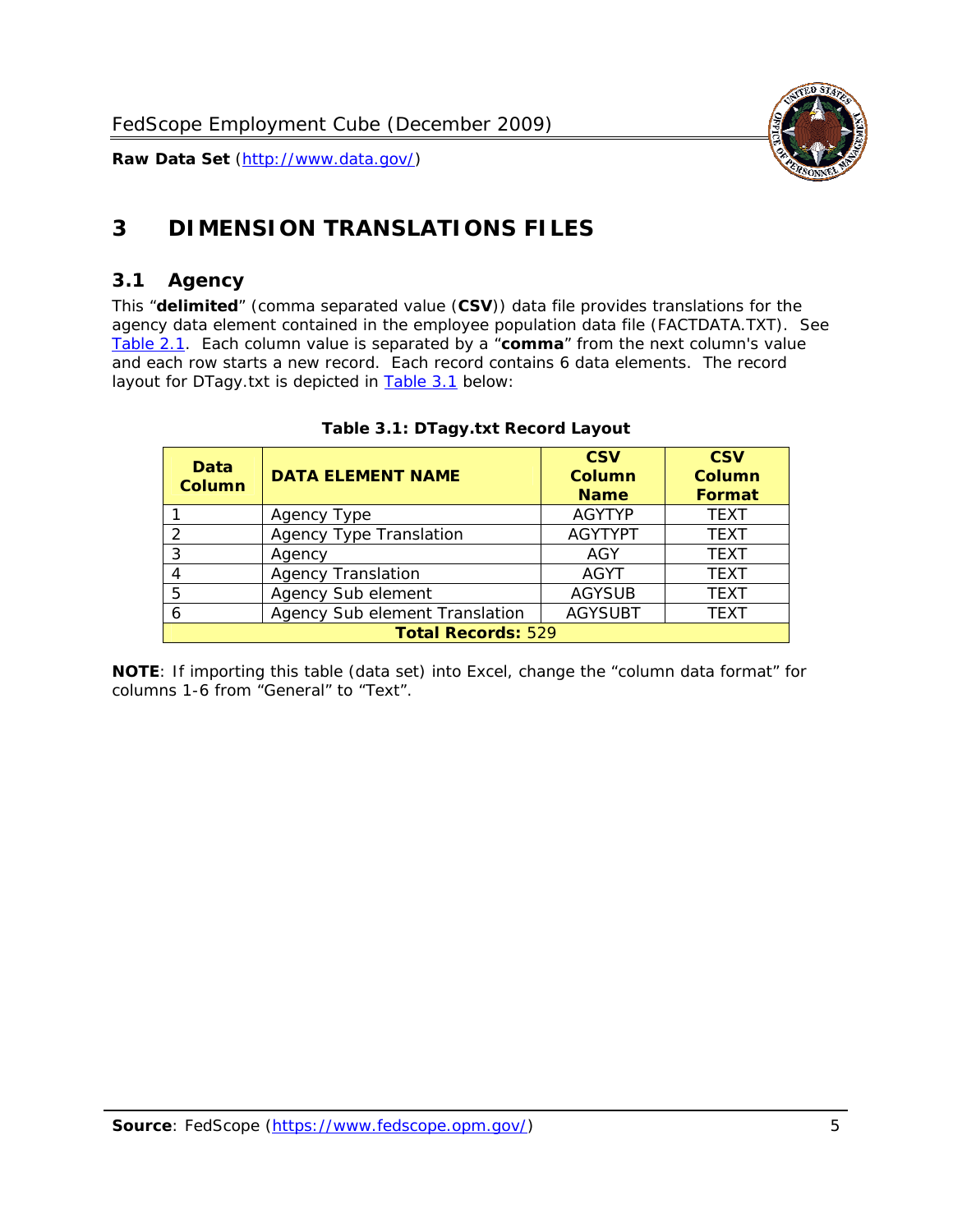

## <span id="page-6-0"></span>*3.2 Location*

<span id="page-6-4"></span><span id="page-6-2"></span>This "**delimited**" (comma separated value (**CSV**)) data file provides translations for the location data element contained in the employee population data file (FACTDATA.TXT). See [Table 2.1.](#page-4-1) Each column value is separated by a "**comma**" from the next column's value and each row starts a new record. Each record contains 4 data elements. The record layout for DTloc.txt is depicted in [Table 3.2](#page-6-4) below:

| Data<br><b>Column</b>     | <b>DATA ELEMENT NAME</b>         | <b>CSV</b><br>Column<br><b>Name</b> | <b>CSV</b><br><b>Column</b><br><b>Format</b> |
|---------------------------|----------------------------------|-------------------------------------|----------------------------------------------|
|                           | Location Type                    | <b>LOCTYP</b>                       | <b>TEXT</b>                                  |
|                           | Location Type Translation        | <b>LOCTYPT</b>                      | <b>TEXT</b>                                  |
| ⌒                         | State/Country                    | <b>LOC</b>                          | <b>TFXT</b>                                  |
|                           | <b>State/Country Translation</b> | LOCT                                | <b>TFXT</b>                                  |
| <b>Total Records: 226</b> |                                  |                                     |                                              |

#### **Table 3.2: DTloc.txt Record Layout**

**NOTE**: If importing this table (data set) into Excel, change the "column data format" for columns 1-4 from "General" to "Text".

## <span id="page-6-1"></span>*3.3 Age*

<span id="page-6-5"></span><span id="page-6-3"></span>This "**delimited**" (comma separated value (**CSV**)) data file provides translations for the age data element contained in the employee population data file (FACTDATA.TXT). See [Table](#page-4-1) [2.1](#page-4-1). Each column value is separated by a "**comma**" from the next column's value and each row starts a new record. Each record contains 2 data elements. The record layout for DTagelvl.txt is depicted in **[Table 3.3](#page-6-5)** below:

| Data<br>Column           | <b>DATA ELEMENT NAME</b> | <b>CSV</b><br>Column<br><b>Name</b> | <b>CSV</b><br>Column<br><b>Format</b> |
|--------------------------|--------------------------|-------------------------------------|---------------------------------------|
|                          | Aae                      | AGFI VI                             | TFXT                                  |
|                          | Age Translation          | AGFI VI T                           | TFXT                                  |
| <b>Total Records: 12</b> |                          |                                     |                                       |

#### **Table 3.3: DTagelvl.txt Record Layout**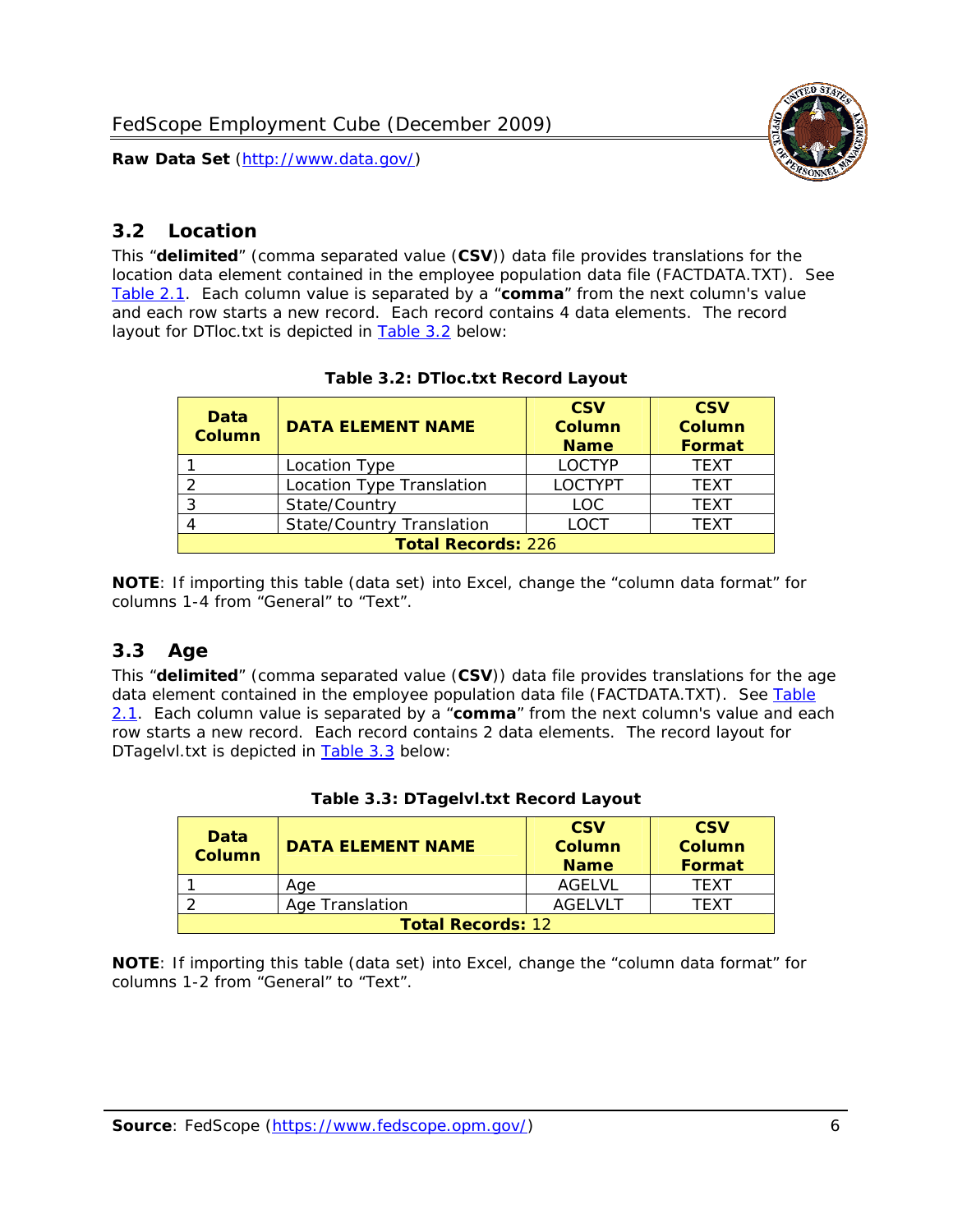

#### <span id="page-7-0"></span>*3.4 Education Level*

<span id="page-7-2"></span><span id="page-7-1"></span>This "**delimited**" (comma separated value (**CSV**)) data file provides translations for the education level data element contained in the employee population data file (FACTDATA.TXT). See [Table 2.1](#page-4-1). Each column value is separated by a "**comma**" from the next column's value and each row starts a new record. Each record contains 4 data elements. The record layout for DTedlvl.txt is depicted in [Table 3.4](#page-7-2) below:

| Data<br><b>Column</b>    | <b>DATA ELEMENT NAME</b>           | <b>CSV</b><br><b>Column</b><br><b>Name</b> | <b>CSV</b><br><b>Column</b><br><b>Format</b> |
|--------------------------|------------------------------------|--------------------------------------------|----------------------------------------------|
|                          | <b>Education Level Type</b>        | <b>EDLVLTYP</b>                            | <b>TEXT</b>                                  |
|                          | Education Level Type Translation   | <b>EDLVLTYPT</b>                           | <b>TEXT</b>                                  |
|                          | <b>Education Level</b>             | <b>EDLVL</b>                               | <b>TEXT</b>                                  |
|                          | <b>Education Level Translation</b> | <b>EDLVLT</b>                              | <b>TEXT</b>                                  |
| <b>Total Records: 24</b> |                                    |                                            |                                              |

#### **Table 3.4: DTedlvl.txt Record Layout**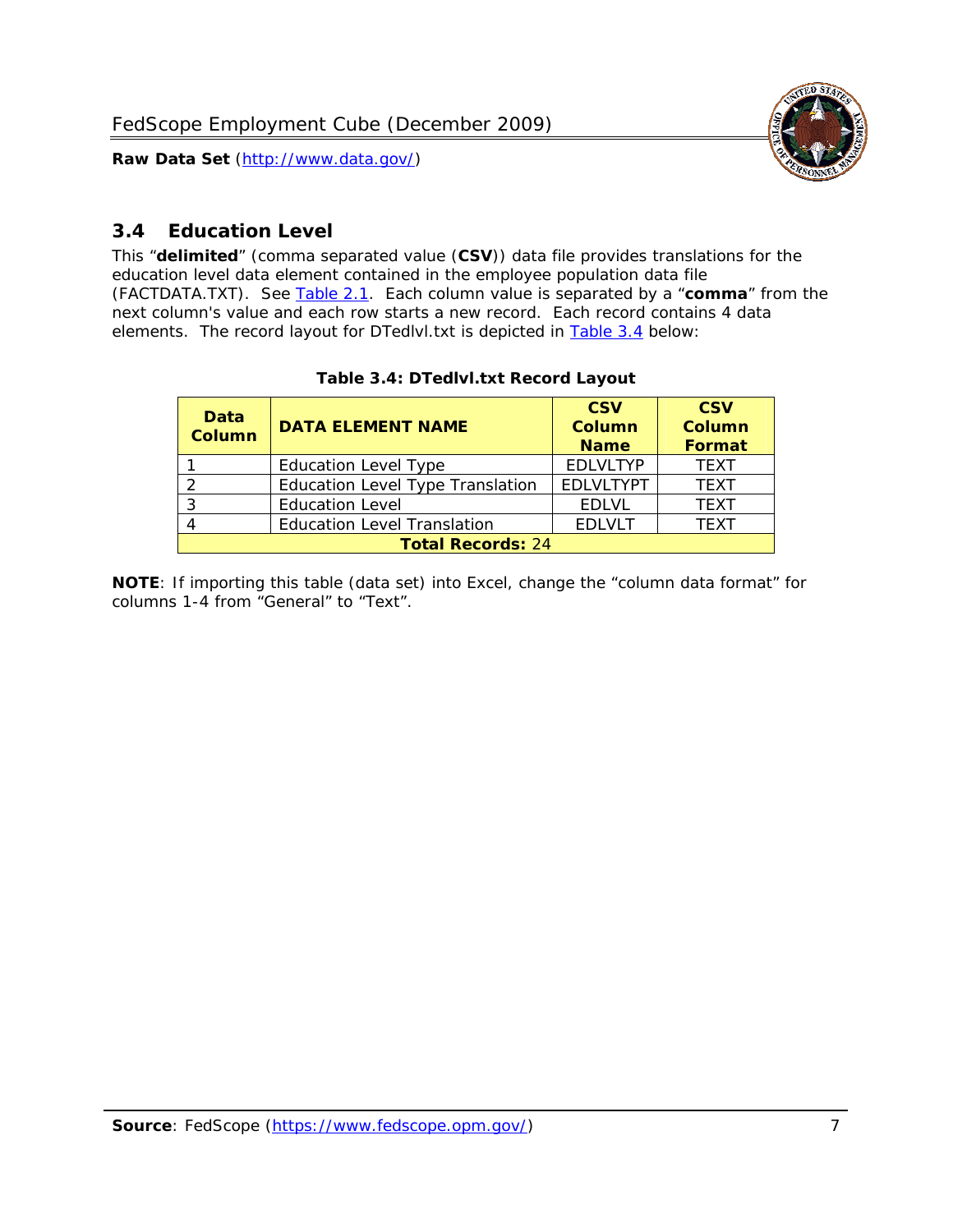<span id="page-8-0"></span>

This "**delimited**" (comma separated value (**CSV**)) data file provides translations for the general schedule & equivalent grade data element contained in the employee population data file (FACTDATA.TXT). See [Table 2.1](#page-4-1). Each column value is separated by a "**comma**" from the next column's value and each row starts a new record. Each record contains 1 data element. The record layout for DTgsegrd.txt is depicted in [Table 3.5](#page-8-4) below:

#### **Table 3.5: DTgsegrd.txt Record Layout**

<span id="page-8-4"></span><span id="page-8-2"></span>

| Data<br><b>Column</b> | <b>DATA ELEMENT NAME</b>            | <b>CSV</b><br>Column<br><b>Name</b> | <b>CSV</b><br>Column<br>Format |  |
|-----------------------|-------------------------------------|-------------------------------------|--------------------------------|--|
|                       | General Schedule & Equivalent Grade | GSEGRD                              | <b>TFXT</b>                    |  |
|                       | <b>Total Records: 17</b>            |                                     |                                |  |

**NOTE**: If importing this table (data set) into Excel, change the "column data format" for column 1-from "General" to "Text".

#### <span id="page-8-1"></span>*3.6 Length of Service*

<span id="page-8-5"></span>This "**delimited**" (comma separated value (**CSV**)) data file provides translations for the length of service data element contained in the employee population data file (FACTDATA.TXT). See [Table 2.1](#page-4-1). Each column value is separated by a "**comma**" from the next column's value and each row starts a new record. Each record contains 2 data elements. The record layout for DTloslvl.txt is depicted in [Table 3.6](#page-8-5) below:

<span id="page-8-3"></span>

| Data<br><b>Column</b>    | <b>DATA ELEMENT NAME</b>      | <b>CSV</b><br><b>Column</b><br><b>Name</b> | <b>CSV</b><br>Column<br>Format |
|--------------------------|-------------------------------|--------------------------------------------|--------------------------------|
|                          | Length of Service             | LOSLVL                                     | TFXT                           |
|                          | Length of Service Translation | LOSI VLT                                   | TFXT                           |
| <b>Total Records: 11</b> |                               |                                            |                                |

| Table 3.6: DTloslvl.txt Record Layout |  |
|---------------------------------------|--|
|---------------------------------------|--|

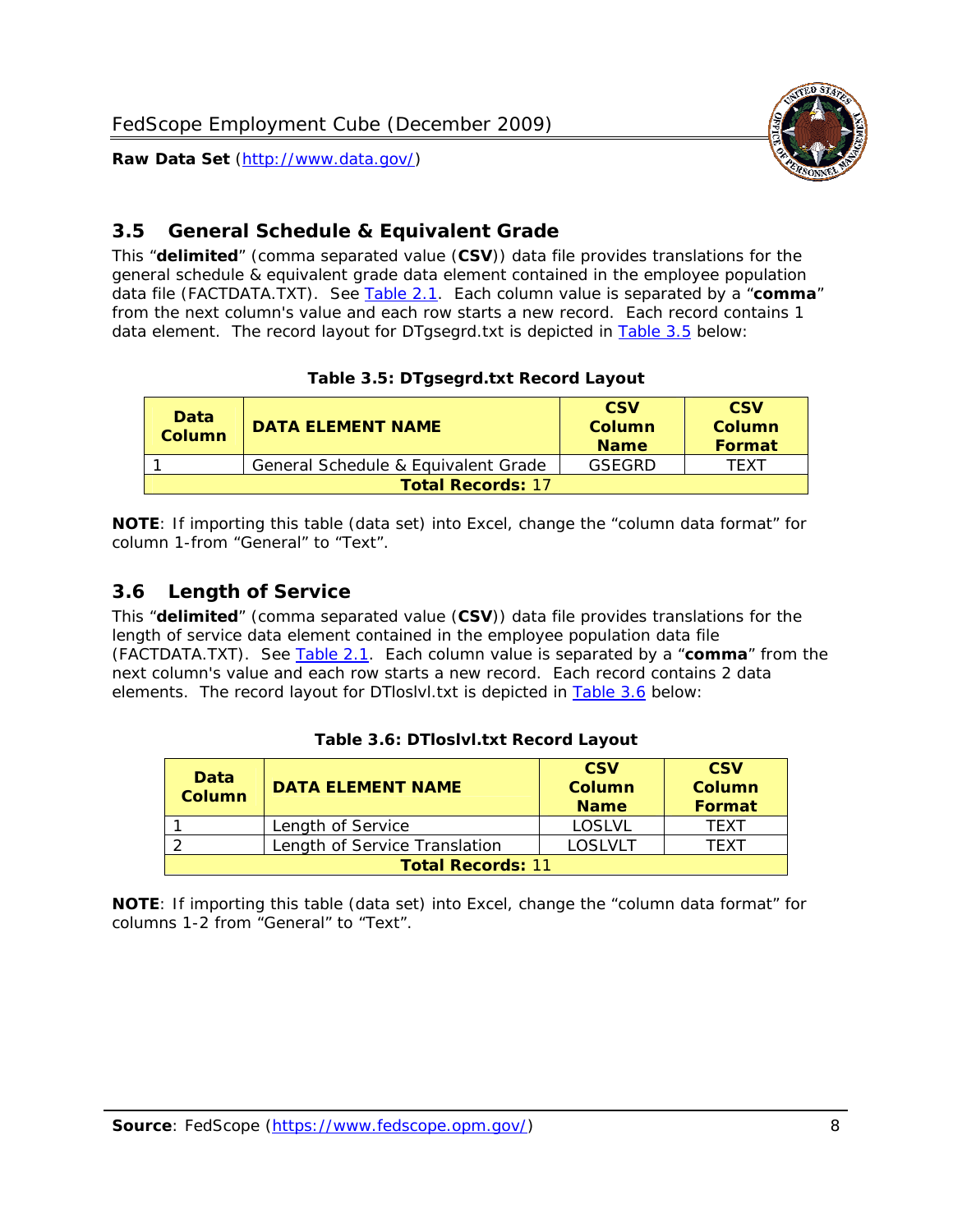

#### <span id="page-9-0"></span>*3.7 Occupation*

<span id="page-9-4"></span>This "**delimited**" (comma separated value (**CSV**)) data file provides translations for the occupation data element contained in the employee population data file (FACTDATA.TXT). See [Table 2.1](#page-4-1). Each column value is separated by a "**comma**" from the next column's value and each row starts a new record. Each record contains 6 data elements. The record layout for DTocc.txt is depicted in [Table 3.7](#page-9-4) below:

<span id="page-9-2"></span>

| Data<br><b>Column</b>     | <b>DATA ELEMENT NAME</b>             | <b>CSV</b><br>Column<br><b>Name</b> | <b>CSV</b><br><b>Column</b><br><b>Format</b> |
|---------------------------|--------------------------------------|-------------------------------------|----------------------------------------------|
|                           | Occupation Type                      | <b>OCCTYP</b>                       | <b>TEXT</b>                                  |
|                           | Occupation Type Translation          | <b>OCCTYPT</b>                      | <b>TEXT</b>                                  |
| ာ                         | <b>Occupation Family</b>             | <b>OCCFAM</b>                       | <b>TEXT</b>                                  |
|                           | <b>Occupation Family Translation</b> | <b>OCCFAMT</b>                      | <b>TEXT</b>                                  |
| 5                         | Occupation                           | <b>OCC</b>                          | <b>TEXT</b>                                  |
|                           | <b>Occupation Translation</b>        | <b>OCCT</b>                         | <b>TEXT</b>                                  |
| <b>Total Records: 734</b> |                                      |                                     |                                              |

#### **Table 3.7: DTocc.txt Record Layout**

**NOTE**: If importing this table (data set) into Excel, change the "column data format" for columns 1-6 from "General" to "Text".

## <span id="page-9-1"></span>*3.8 Occupation Category*

<span id="page-9-5"></span>This "**delimited**" (comma separated value (**CSV**)) data file provides translations for the occupation category data element contained in the employee population data file (FACTDATA.TXT). See [Table 2.1](#page-4-1). Each column value is separated by a "**comma**" from the next column's value and each row starts a new record. Each record contains 2 data elements. The record layout for DTpatco.txt is depicted in [Table 3.8](#page-9-5) below:

<span id="page-9-3"></span>

| Data<br>Column          | <b>DATA ELEMENT NAME</b>        | <b>CSV</b><br>Column<br><b>Name</b> | <b>CSV</b><br>Column<br>Format |  |
|-------------------------|---------------------------------|-------------------------------------|--------------------------------|--|
|                         | <b>Occupation Category</b>      | <b>PATCO</b>                        | <b>TFXT</b>                    |  |
|                         | Occupation Category Translation | <b>PATCOT</b>                       | TFXT                           |  |
| <b>Total Records: 7</b> |                                 |                                     |                                |  |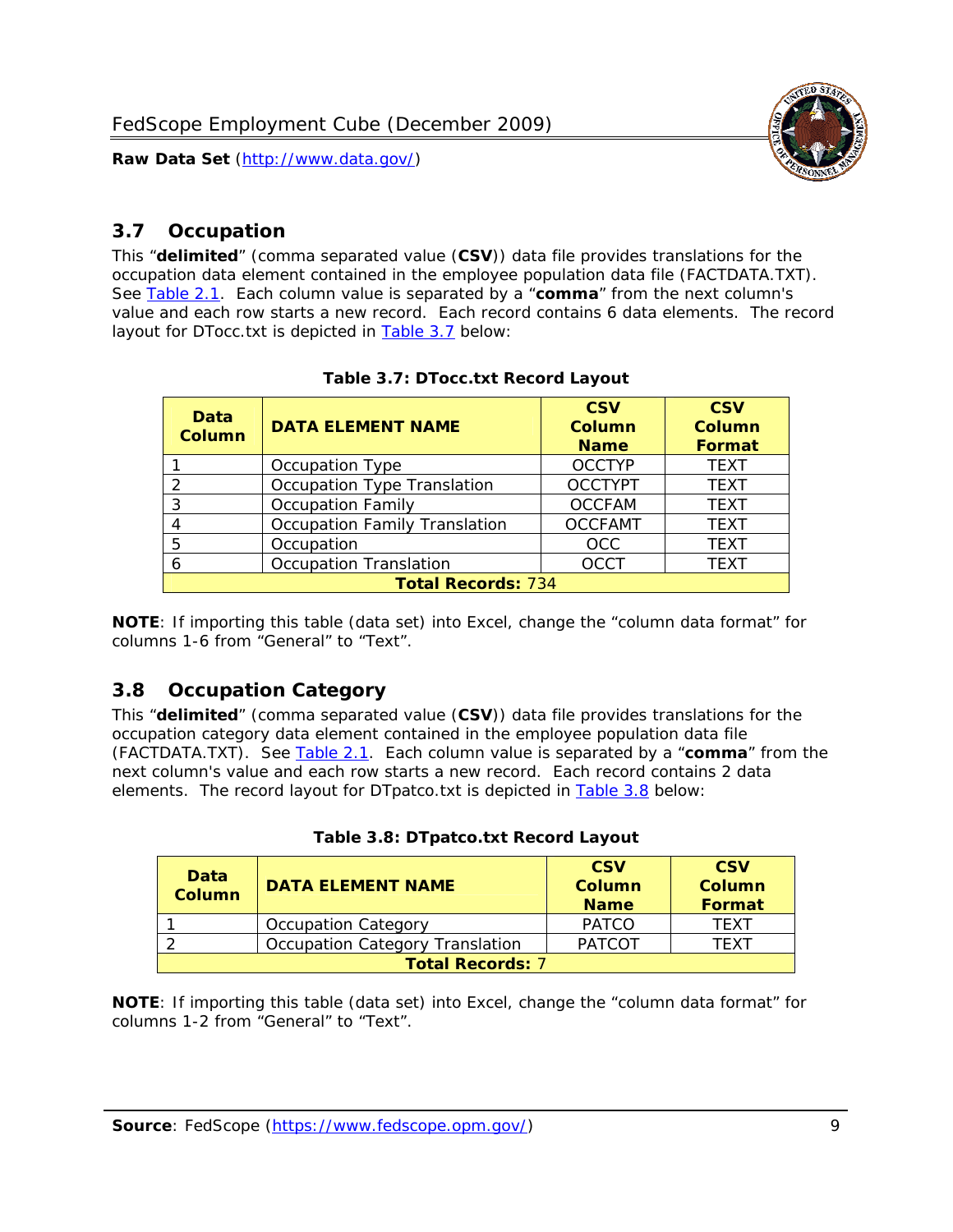

#### <span id="page-10-0"></span>*3.9 Pay Plan & Grade*

<span id="page-10-4"></span>This "**delimited**" (comma separated value (**CSV**)) data file provides translations for the pay plan & grade data element contained in the employee population data file (FACTDATA.TXT). See [Table 2.1](#page-4-1). Each column value is separated by a "**comma**" from the next column's value and each row starts a new record. Each record contains 7 data elements. The record layout for DTppgrd.txt is depicted in **Table 3.9** below:

<span id="page-10-2"></span>

| Data<br><b>Column</b>       | <b>DATA ELEMENT NAME</b>   | <b>CSV</b><br>Column<br><b>Name</b> | <b>CSV</b><br>Column<br><b>Format</b> |  |
|-----------------------------|----------------------------|-------------------------------------|---------------------------------------|--|
|                             | Pay Plan Type              | <b>PPTYP</b>                        | <b>TEXT</b>                           |  |
| $\mathcal{P}$               | Pay Plan Type Translation  | <b>PPTYPT</b>                       | <b>TEXT</b>                           |  |
| 3                           | Pay Plan Group             | <b>PPGROUP</b>                      | <b>TEXT</b>                           |  |
| 4                           | Pay Plan Group Translation | <b>PPGROUPT</b>                     | <b>TEXT</b>                           |  |
| 5                           | Pay Plan                   | PAYPLAN                             | <b>TEXT</b>                           |  |
| 6                           | Pay Plan Translation       | PAYPLANT                            | <b>TEXT</b>                           |  |
|                             | Pay Plan & Grade           | <b>PPGRD</b>                        | <b>TEXT</b>                           |  |
| <b>Total Records: 1,085</b> |                            |                                     |                                       |  |

#### **Table 3.9: DTppgrd.txt Record Layout**

**NOTE**: If importing this table (data set) into Excel, change the "column data format" for columns 1-7 from "General" to "Text".

## <span id="page-10-1"></span>*3.10 Salary Level*

<span id="page-10-5"></span><span id="page-10-3"></span>This "**delimited**" (comma separated value (**CSV**)) data file provides translations for the salary level data element contained in the employee population data file (FACTDATA.TXT). See [Table 2.1](#page-4-1). Each column value is separated by a "**comma**" from the next column's value and each row starts a new record. Each record contains 2 data elements. The record layout for DTsallvl.txt is depicted in [Table 3.10](#page-10-5) below:

| <b>Data</b><br>Column    | <b>DATA ELEMENT NAME</b>        | <b>CSV</b><br>Column<br><b>Name</b> | <b>CSV</b><br>Column<br><b>Format</b> |
|--------------------------|---------------------------------|-------------------------------------|---------------------------------------|
|                          | Salary Level                    | <b>SALLVL</b>                       | TFXT                                  |
|                          | <b>Salary Level Translation</b> | SAI I VI T                          | TEXT                                  |
| <b>Total Records: 19</b> |                                 |                                     |                                       |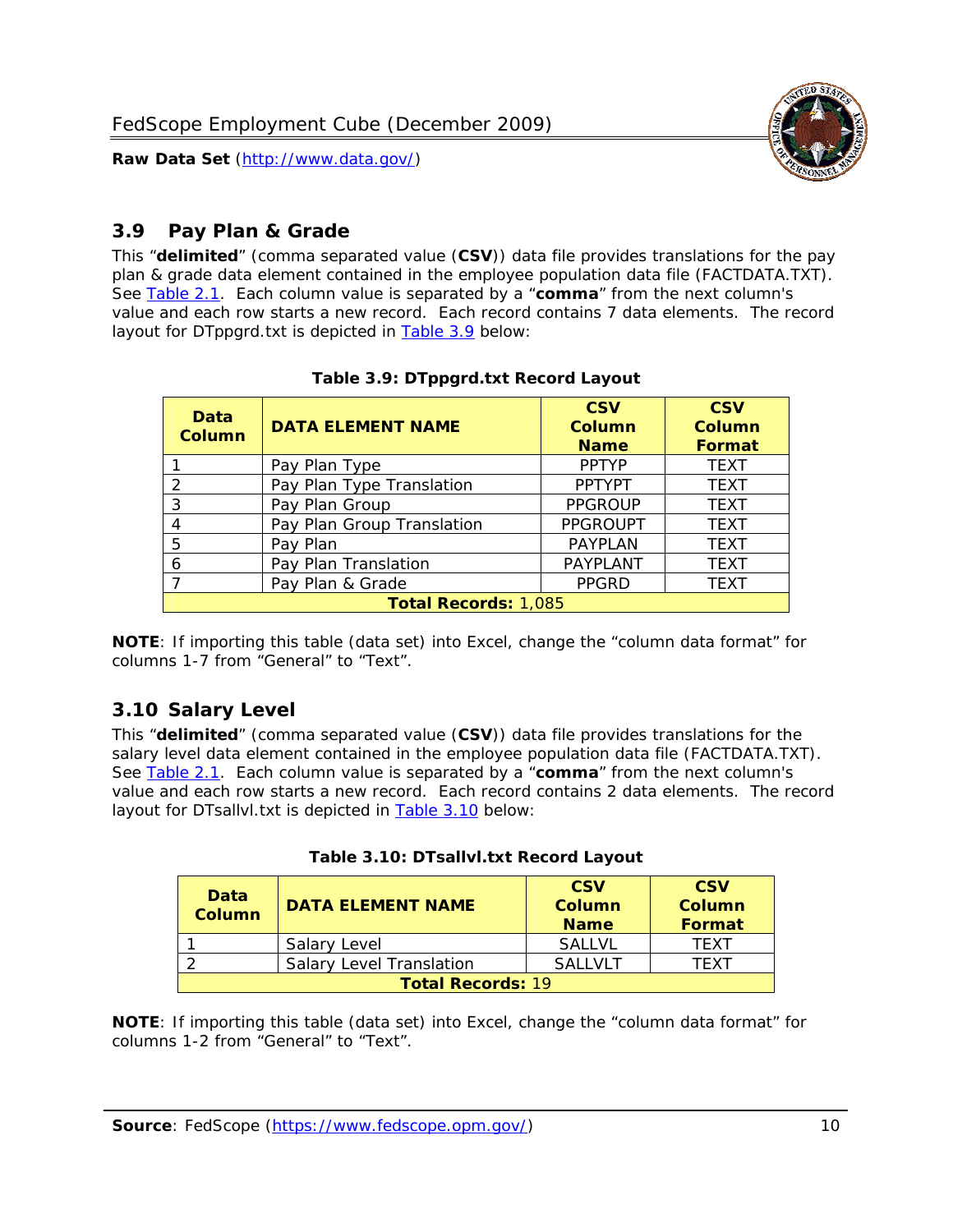

#### <span id="page-11-0"></span>*3.11 STEM Occupations*

<span id="page-11-4"></span>This "**delimited**" (comma separated value (**CSV**)) data file provides translations for the STEM occupations data element contained in the employee population data file (FACTDATA.TXT). See [Table 2.1](#page-4-1). Each column value is separated by a "**comma**" from the next column's value and each row starts a new record. Each record contains 6 data elements. The record layout for DTstemocc.txt is depicted in [Table 3.11](#page-11-4) below:

<span id="page-11-2"></span>

| <b>Data</b><br><b>Column</b> | <b>DATA ELEMENT NAME</b>                     | <b>CSV</b><br><b>Column</b><br><b>Name</b> | <b>CSV</b><br><b>Column</b><br>Format |  |
|------------------------------|----------------------------------------------|--------------------------------------------|---------------------------------------|--|
|                              | <b>STEM Occupation Aggregate</b>             | <b>STEMAGG</b>                             | <b>TEXT</b>                           |  |
|                              | <b>STEM Occupation Aggregate Translation</b> | <b>STEMAGGT</b>                            | <b>TEXT</b>                           |  |
| 3                            | <b>STEM Occupation Type</b>                  | <b>STEMTYP</b>                             | <b>TFXT</b>                           |  |
|                              | <b>STEM Occupation Type Translation</b>      | <b>STEMTYPT</b>                            | <b>TEXT</b>                           |  |
| 5                            | <b>STEM Occupation</b>                       | <b>STEMOCC</b>                             | <b>TEXT</b>                           |  |
|                              | <b>STEM Occupation Translation</b>           | <b>STEMOCCT</b>                            | <b>TEXT</b>                           |  |
| <b>Total Records: 69</b>     |                                              |                                            |                                       |  |

#### **Table 3.11: DTstemocc.txt Record Layout**

**NOTE**: If importing this table (data set) into Excel, change the "column data format" for columns 1-6 from "General" to "Text".

## <span id="page-11-1"></span>*3.12 Supervisory Status*

This "**delimited**" (comma separated value (**CSV**)) data file provides translations for the supervisory status data element contained in the employee population data file (FACTDATA.TXT). See [Table 2.1](#page-4-1). Each column value is separated by a "**comma**" from the next column's value and each row starts a new record. Each record contains 4 data elements. The record layout for DTsuper.txt is depicted in [Table 3.12](#page-11-5) below:

<span id="page-11-5"></span><span id="page-11-3"></span>

| Data<br><b>Column</b>   | <b>DATA ELEMENT NAME</b>              | <b>CSV</b><br>Column<br><b>Name</b> | <b>CSV</b><br><b>Column</b><br>Format |  |
|-------------------------|---------------------------------------|-------------------------------------|---------------------------------------|--|
|                         | <b>Supervisory Status Type</b>        | <b>SUPFRTYP</b>                     | <b>TEXT</b>                           |  |
|                         | Supervisory Status Type Translation   | <b>SUPERTYPT</b>                    | <b>TEXT</b>                           |  |
|                         | <b>Supervisory Status</b>             | <b>SUPERVIS</b>                     | <b>TEXT</b>                           |  |
|                         | <b>Supervisory Status Translation</b> | <b>SUPERVIST</b>                    | <b>TEXT</b>                           |  |
| <b>Total Records: 7</b> |                                       |                                     |                                       |  |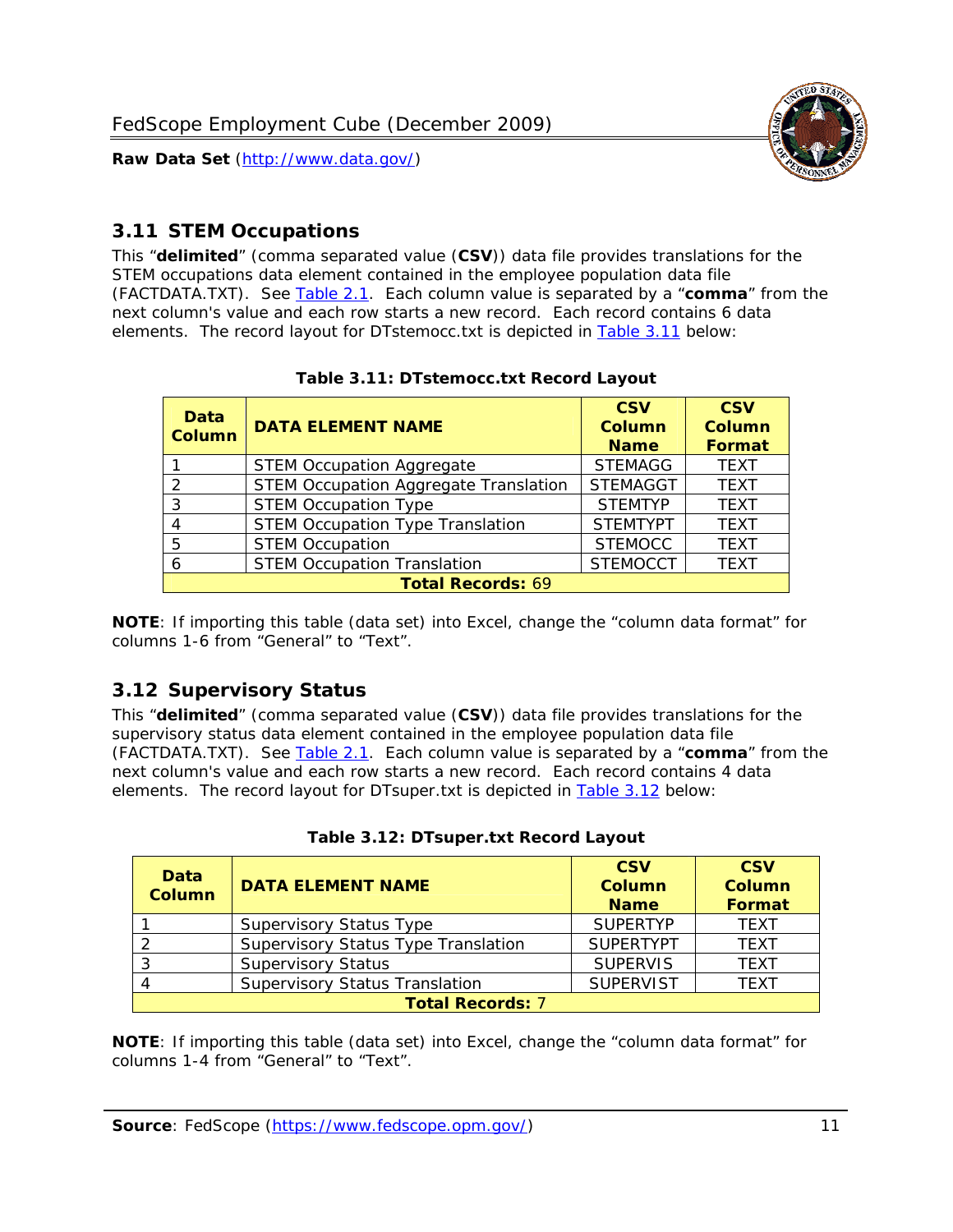

## <span id="page-12-0"></span>*3.13 Type of Appointment*

This "**delimited**" (comma separated value (**CSV**)) data file provides translations for the type of appointment data element contained in the employee population data file (FACTDATA.TXT). See [Table 2.1](#page-4-1). Each column value is separated by a "**comma**" from the next column's value and each row starts a new record. Each record contains 4 data elements. The record layout for DTtoa.txt is depicted in [Table 3.13](#page-12-4) below:

<span id="page-12-4"></span><span id="page-12-2"></span>

| Data<br><b>Column</b>    | <b>DATA ELEMENT NAME</b>             | <b>CSV</b><br><b>Column</b><br><b>Name</b> | <b>CSV</b><br><b>Column</b><br>Format |  |
|--------------------------|--------------------------------------|--------------------------------------------|---------------------------------------|--|
|                          | Type of Appointment Type             | <b>TOATYP</b>                              | <b>TEXT</b>                           |  |
|                          | Type of Appointment Type Translation | <b>TOATYPT</b>                             | <b>TEXT</b>                           |  |
|                          | Type of Appointment                  | TOA                                        | <b>TEXT</b>                           |  |
|                          | Type of Appointment Translation      | TOAT                                       | <b>TFXT</b>                           |  |
| <b>Total Records: 21</b> |                                      |                                            |                                       |  |

#### **Table 3.13: DTtoa.txt Record Layout**

**NOTE**: If importing this table (data set) into Excel, change the "column data format" for columns 1-4 from "General" to "Text".

#### <span id="page-12-1"></span>*3.14 Work Schedule*

<span id="page-12-5"></span>This "**delimited**" (comma separated value (**CSV**)) data file provides translations for the work schedule data element contained in the employee population data file (FACTDATA.TXT). See [Table 2.1](#page-4-1). Each column value is separated by a "**comma**" from the next column's value and each row starts a new record. Each record contains 4 data elements. The record layout for DTwrksch.txt is depicted in [Table 3.14](#page-12-5) below:

<span id="page-12-3"></span>

| Data<br>Column           | <b>DATA ELEMENT NAME</b>       | <b>CSV</b><br><b>Column</b><br><b>Name</b> | <b>CSV</b><br>Column<br><b>Format</b> |  |
|--------------------------|--------------------------------|--------------------------------------------|---------------------------------------|--|
|                          | Work Schedule Type             | <b>WSTYP</b>                               | <b>TEXT</b>                           |  |
| 2                        | Work Schedule Type Translation | <b>WSTYPT</b>                              | <b>TFXT</b>                           |  |
| 3                        | Work Schedule                  | <b>WORKSCH</b>                             | <b>TFXT</b>                           |  |
|                          | Work Schedule Translation      | <b>WORKSCHT</b>                            | <b>TFXT</b>                           |  |
| <b>Total Records: 12</b> |                                |                                            |                                       |  |

|  | Table 3.14: DTwrksch.txt Record Layout |  |
|--|----------------------------------------|--|
|  |                                        |  |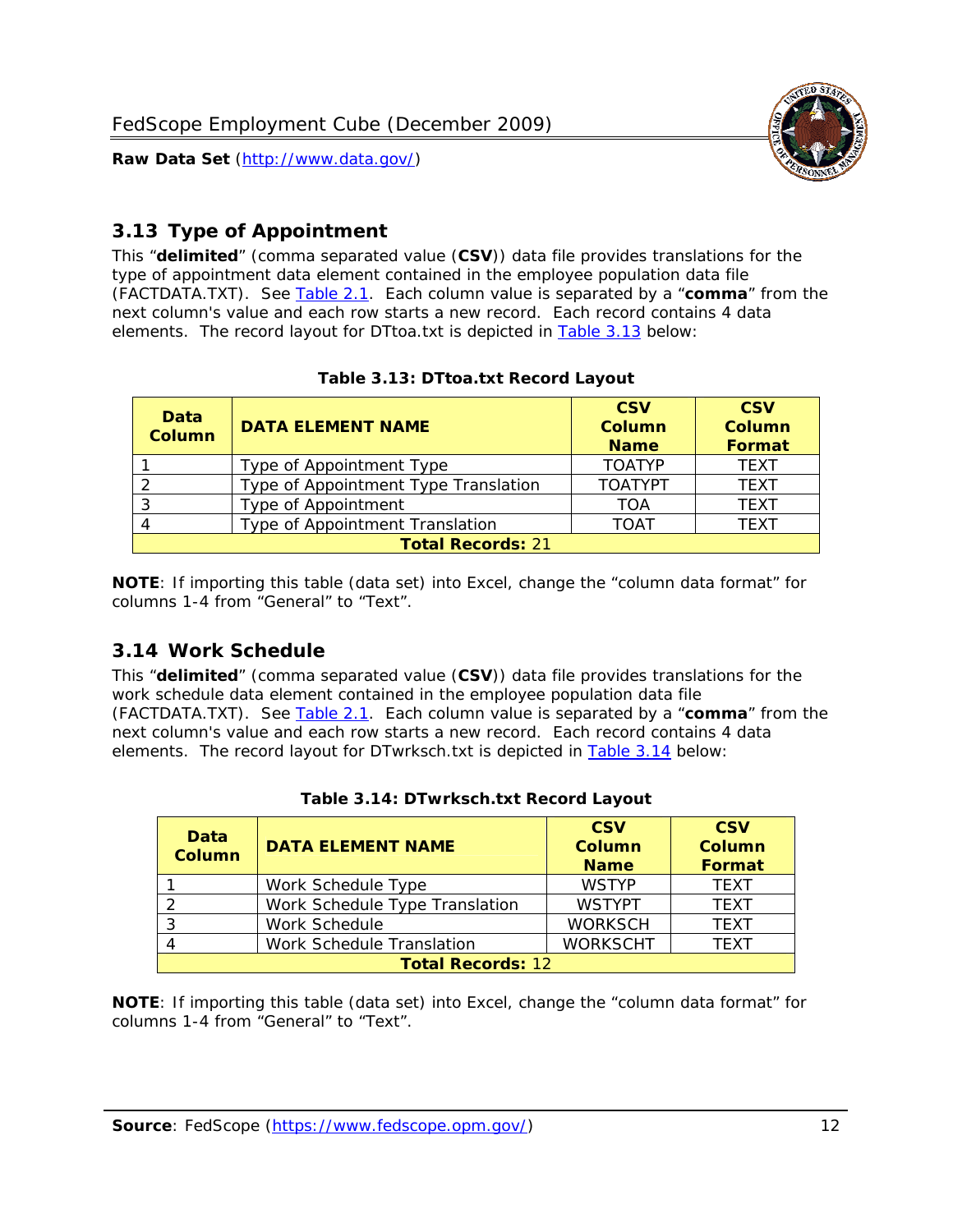

#### <span id="page-13-0"></span>*3.15 Work Status*

<span id="page-13-4"></span><span id="page-13-2"></span>This "**delimited**" (comma separated value (**CSV**)) data file provides translations for the work status data element contained in the employee population data file (FACTDATA.TXT). See [Table 2.1](#page-4-1). Each column value is separated by a "**comma**" from the next column's value and each row starts a new record. Each record contains 2 data elements. The record layout for DTwkstat.txt is depicted in [Table 3.15](#page-13-4) below:

| Data<br><b>Column</b>   | <b>DATA ELEMENT NAME</b>       | <b>CSV</b><br>Column<br><b>Name</b> | <b>CSV</b><br>Column<br><b>Format</b> |
|-------------------------|--------------------------------|-------------------------------------|---------------------------------------|
|                         | <b>Work Status</b>             | <b>WORKSTAT</b>                     | TFXT                                  |
|                         | <b>Work Status Translation</b> | <b>WORKSTATT</b>                    | TFXT                                  |
| <b>Total Records: 2</b> |                                |                                     |                                       |

#### **Table 3.15: DTwkstat.txt Record Layout**

**NOTE**: If importing this table (data set) into Excel, change the "column data format" for columns 1-2 from "General" to "Text".

#### <span id="page-13-1"></span>*3.16 Date*

<span id="page-13-5"></span><span id="page-13-3"></span>This "**delimited**" (comma separated value (**CSV**)) data file provides translations for the status file month date data element contained in the employee population data file (FACTDATA.TXT). See [Table 2.1](#page-4-1). Each column value is separated by a "**comma**" from the next column's value and each row starts a new record. Each record contains 2 data elements. The record layout for DTdate.txt is depicted in [Table 3.16](#page-13-5) below:

| Data<br><b>Column</b>   | <b>DATA ELEMENT NAME</b> | <b>CSV</b><br>Column<br><b>Name</b> | <b>CSV</b><br>Column<br><b>Format</b> |  |
|-------------------------|--------------------------|-------------------------------------|---------------------------------------|--|
|                         | File Date                | <b>DATECODE</b>                     | TFXT                                  |  |
|                         | File Date Translation    | <b>DATECODET</b>                    | TFXT                                  |  |
| <b>Total Records: 1</b> |                          |                                     |                                       |  |

**Table 3.16: DTdate.txt Record Layout**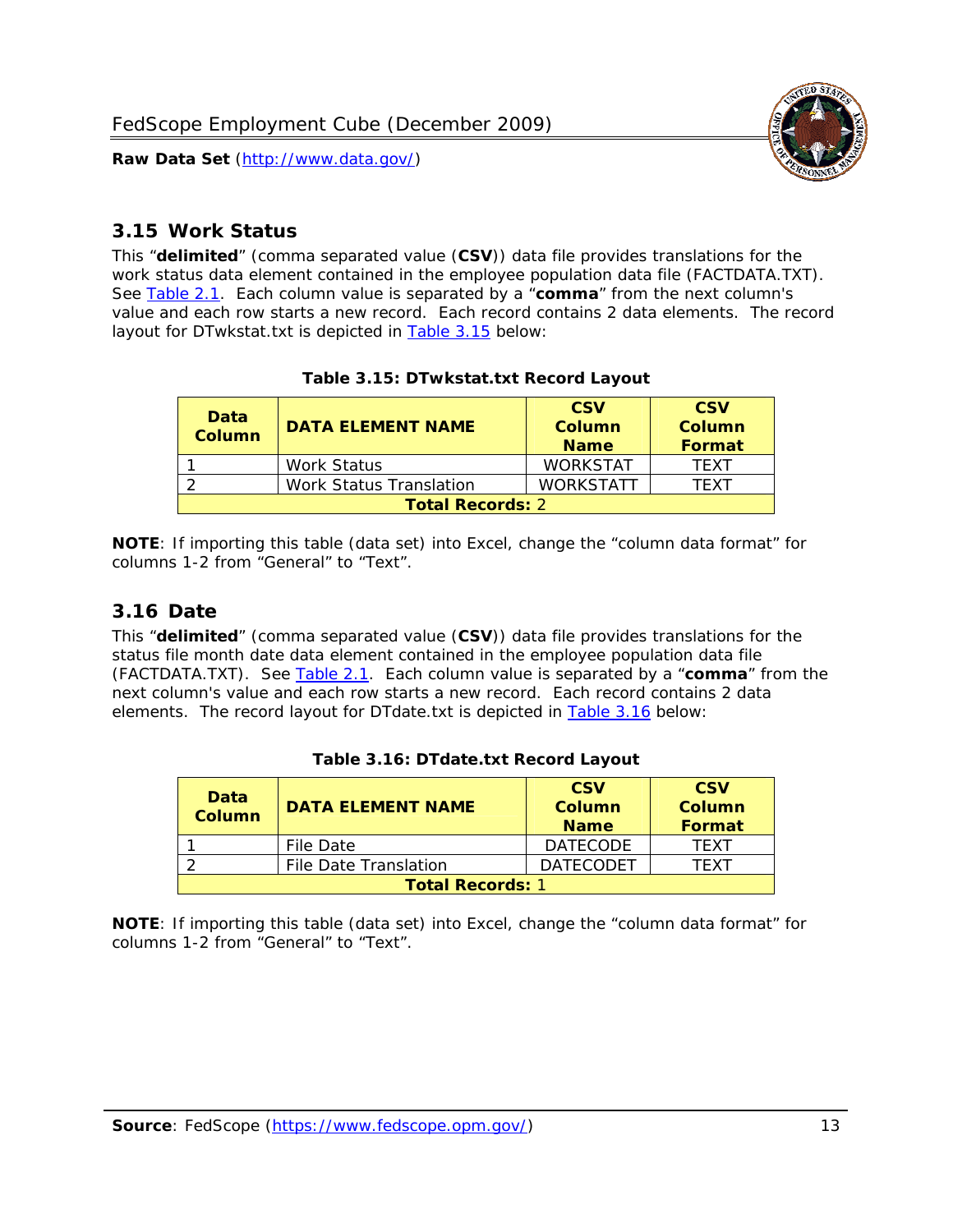FedScope Employment Cube (December 2009)

**Raw Data Set** (http://www.data.gov/)

<span id="page-14-0"></span>

There is no translation file for this data element. Every record in the employee population data file (FACTDATA.TXT) contains a value of "1" for this field. See Chapter [4.17](#page-16-8) for definition of **Employment**.

#### <span id="page-14-1"></span>*3.18 Average Salary*

There is no translation file for this data element. See Chapter [4.18](#page-17-1) for definition of [Average](#page-17-1) **[Salary](#page-17-1) [Average Salary.](#page-17-1)** 

#### <span id="page-14-2"></span>*3.19 Average Length of Service*

There is no translation file for this data element. See Chapter [4.19](#page-17-2) for definition of [Average](#page-17-2) Length of Service

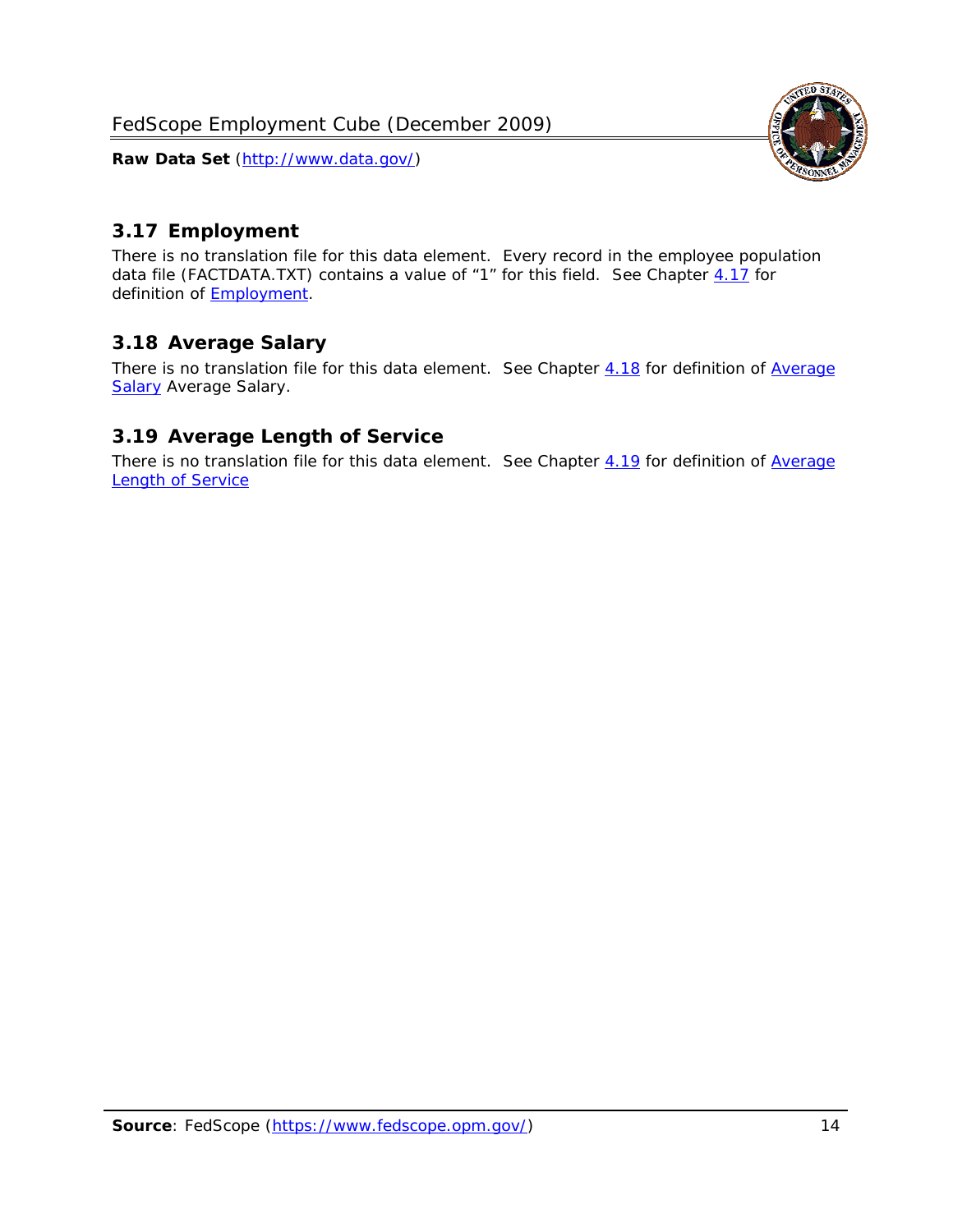

# <span id="page-15-0"></span>**4 DATA DEFINITIONS**

#### <span id="page-15-1"></span>*4.1 Agency*

The employing organization.

#### <span id="page-15-2"></span>*4.2 Location*

The official duty station of an employee. Locations in the United States are defined in terms of states. Locations outside the United States are defined in terms of countries and U.S. territories.

#### <span id="page-15-3"></span>*4.3 Age*

An employee's age. Age is displayed in five-year intervals, except for an initial interval of less than 20 years and a final interval of 65 years or more.

#### <span id="page-15-4"></span>*4.4 Education Level*

The extent of an employee's educational attainment from an accredited institution.

#### <span id="page-15-5"></span>*4.5 General Schedule & Equivalent Grade*

The General Schedule grade for pay plans in the General Schedule and Equivalent pay plan category (See [Pay Plan & Grade](#page-16-0)).

#### <span id="page-15-6"></span>*4.6 Length of Service*

The number of years of Federal civilian employment, creditable military service, and other service made creditable by specific legislation. Length of service is grouped by five-year intervals, except for:

- a. the initial intervals of less than 1 year, 1-2 years, and 3-4 years and
- b. the final interval of 35 years or more.

#### <span id="page-15-7"></span>*4.7 Occupation*

An employee's occupation as defined by the Office of Personnel Management (OPM).

#### <span id="page-15-8"></span>*4.8 Occupation Category*

Occupational categories are defined by the educational requirements of the occupation and the subject matter and level of difficulty or responsibility of the work.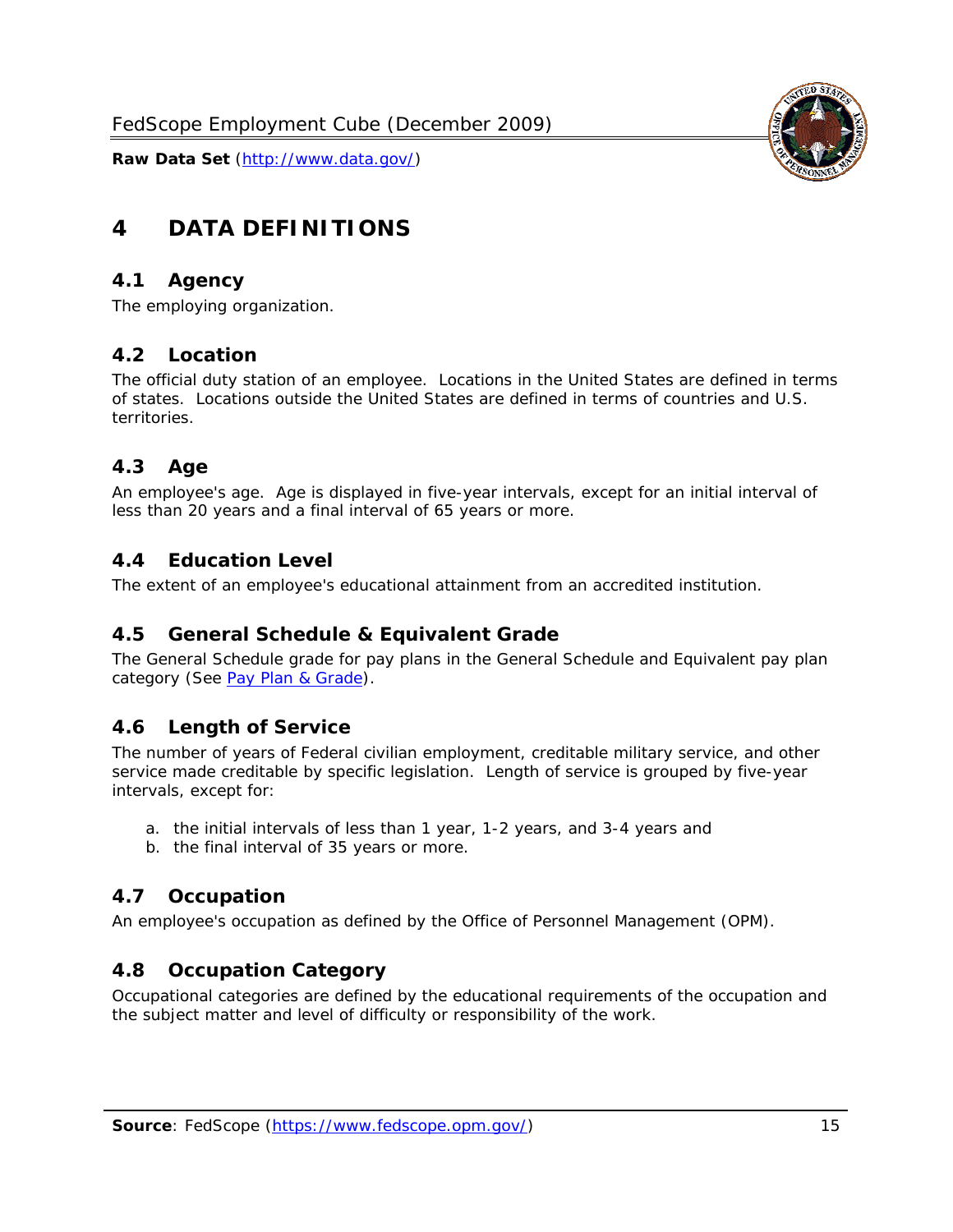<span id="page-16-0"></span>

The pay system and, where applicable, the grade used to determine an employee's basic pay rate. Grade denotes a hierarchical position in a pay plan and is sometimes referred to as level, class, rank, or pay band.

## <span id="page-16-1"></span>*4.10 Salary Level*

An employee's adjusted basic pay, which is an annualized rate of pay. Adjusted basic pay is the sum of an employee's rate of basic pay plus any locality comparability payment and/or special pay adjustment for law enforcement officers. Salaries are grouped by \$10,000 intervals, except for an initial interval of less than \$20,000 and a final interval of \$180,000 or more.

An employee's actual earnings may be more or less than the annualized rate because of factors such as overtime, shift differentials, less than full time work, or leave without pay.

## <span id="page-16-2"></span>*4.11 STEM Occupations*

Listing of occupations grouped into the following four occupational series:

- 1. **S**cience
- 2. **T**echnology
- 3. **E**ngineering
- 4. **M**athematics

#### <span id="page-16-3"></span>*4.12 Supervisory Status*

The nature of managerial, supervisory, or non-supervisory responsibility assigned to an employee's position.

#### <span id="page-16-4"></span>*4.13 Type of Appointment*

An employee's appointment in terms of permanence and competitiveness.

#### <span id="page-16-5"></span>*4.14 Work Schedule*

The time basis on which an employee is scheduled to work.

#### <span id="page-16-6"></span>*4.15 Work Status*

A combination of Type of Appointment and Work Schedule data elements. The Work Status data element is limited to "Non-Seasonal Full Time Permanent" and "Other Employees".

#### <span id="page-16-7"></span>*4.16 Date*

<span id="page-16-8"></span>The file date (e.g. December 2009 represented by 200912).

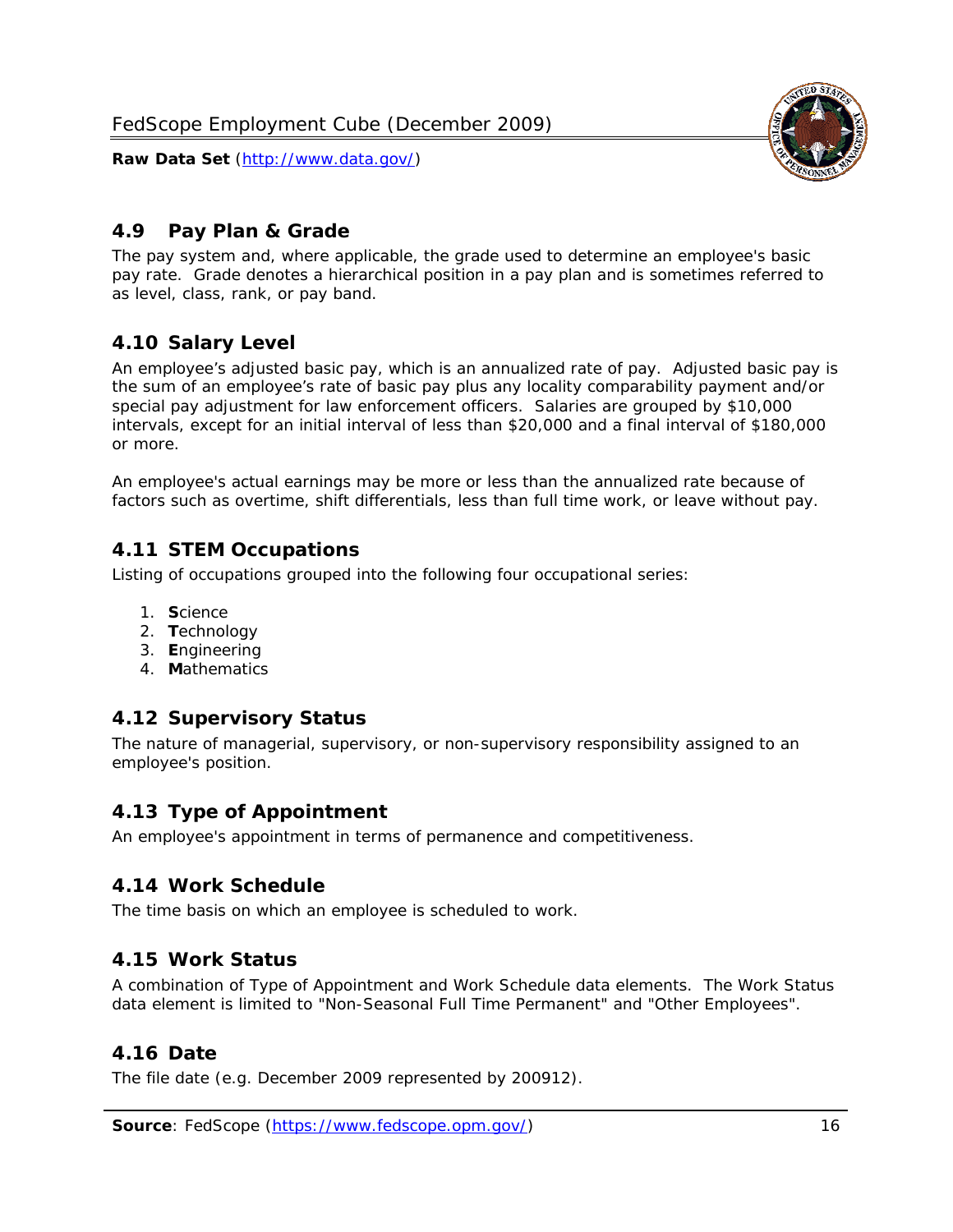

## <span id="page-17-0"></span>*4.17 Employment*

A measure representing the number of employees in pay status at the end of the quarter (or end of the pay period prior to the end of the quarter).

## <span id="page-17-1"></span>*4.18 Average Salary*

A measure representing the average adjusted basic pay, an annualized rate of pay. Adjusted basic pay is the sum of an employee's rate of basic pay and any locality comparability payment and/or special pay adjustment for law enforcement officers.

An employee's actual earnings may be more or less than the annualized rate because of factors such as overtime, shift differentials, less than full time work, or leave without pay.

Invalid salary values are excluded from the average. A large number of invalid values could invalidate the average. To obtain counts of invalid values, display the data using the Salary Level dimension (See [Salary Level\)](#page-16-1).

## <span id="page-17-2"></span>*4.19 Average Length of Service*

A measure representing the average number of years of Federal civilian employment and creditable military service.

Invalid values are excluded from the average. A large number of invalid values could invalidate the average. To obtain counts of invalid values, display the data using the Length of Service dimension (See [Length of Service](#page-15-6)).